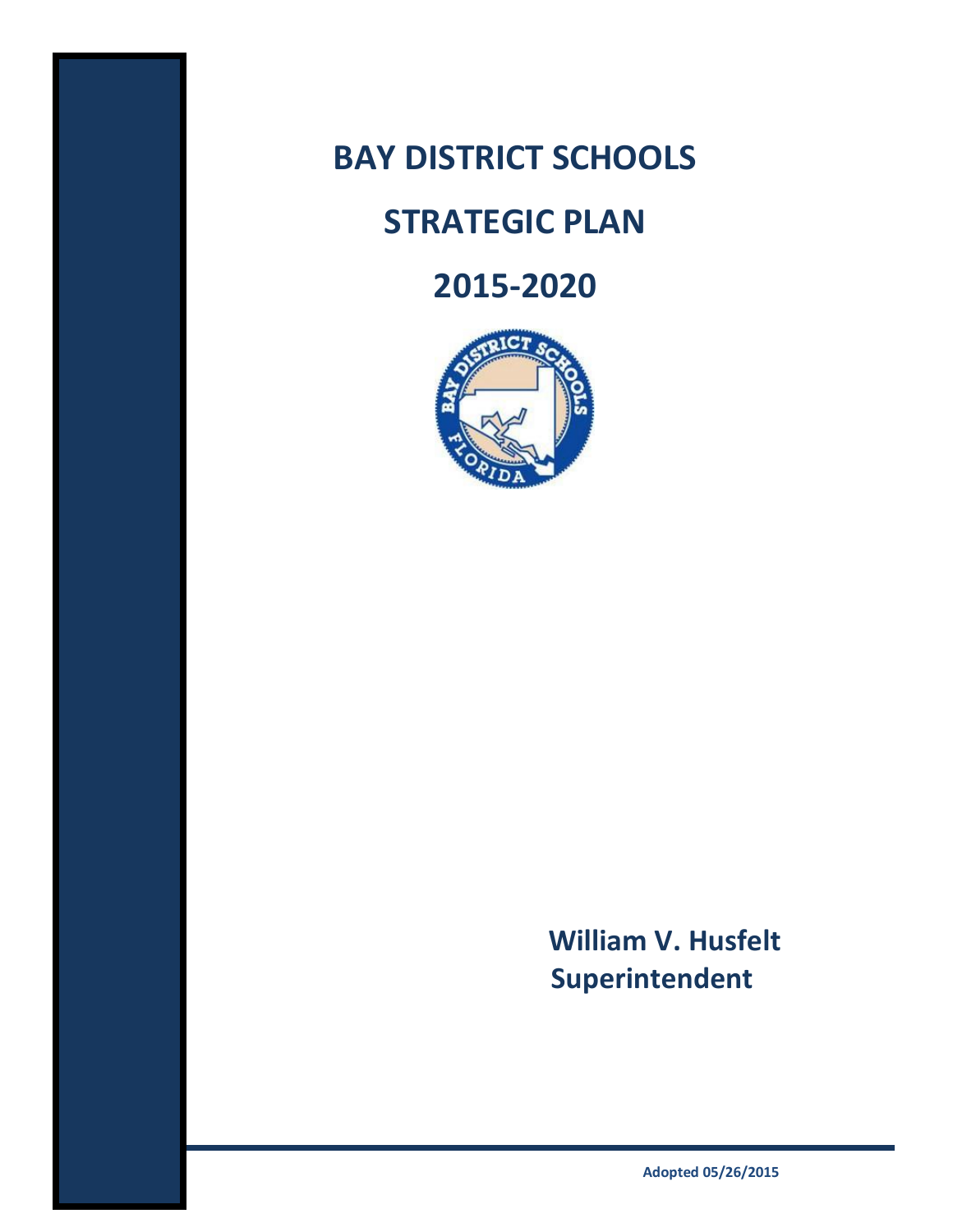## **Mission Statement**

Bay District Schools will deliver a high quality education in a collaborative, safe, and respectful environment. Our commitment is to inspire students in the development of character with the acquisition and use of knowledge and skills as we prepare them forlife and work in a diverse, global economy.

### **Vision**

Bay District Schools will develop all students to their highest potential to produce successful, innovative citizens and leaders for tomorrow's world.

### **Bay District School Board Members**

**Jerry Register, District 1 Ginger Littleton, District 2 Joe Wayne Walker, District 3 Ryan Neves, District 4 Steve Moss, District 5**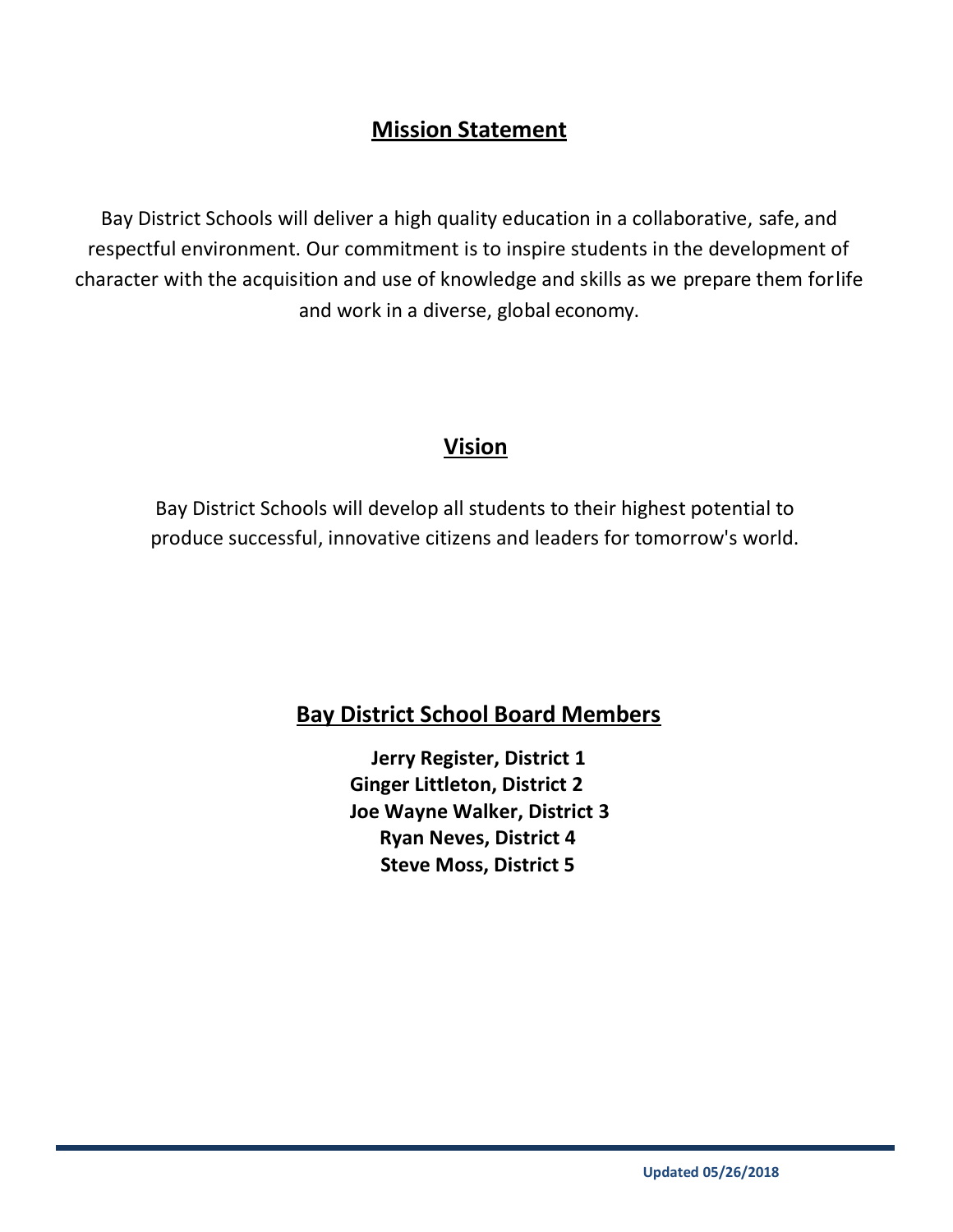### **Core Beliefs and Commitment**

#### *We believe that:*

**1. Everyone must have a passionate commitment to academic excellence through high standards.** Commitment: We will set standards that create high-performing schools where everyone is accountable and responsible for maintaining academic excellence and sound management.

#### **2. Relationships of students and adults must show empathy, care and trust.**

Commitment: We will build relationships that enhance students' opportunities to excel in a rigorous curriculum without regard to place of residence, ethnicity, socioeconomic status, native language, or special needs.

**3. Compassion, conviction, and intense dedication to student academic success should stand asour hallmark.**

Commitment: We will ensure that effective teachers and principals lead the classroom and school environment with academic excellence and innovative teaching practices.

**4. A professional teaching environment must be collaborative, innovative, and progressive.**

Commitment: We will foster collaborative teamwork, critical thinking, mastery of content, personal growth and a school-wide learning culture.

**5. Data is revered as a means to provide feedback to students, refine instructional practices, and drive intervention decisions.**

Commitment: We will use data and program evaluations to determine student, teacher, school, and district gains in student achievement.

#### **6. Connections within the community will help enhance student engagement.**

Commitment: We will develop responsible students that are the foundation of our society and encourage learning at home, school and the community.

#### **7. Technology skills are essential in a global economy.**

Commitment: We will provide our students with the opportunities to acquire the technology skills necessary to compete in the local and global workforce.

#### 8. Equitable distribution of academic and operational resources will promote student success.

Commitment: We will distribute resources in an equitable manner to ensure the requirements and needs of each facility are met.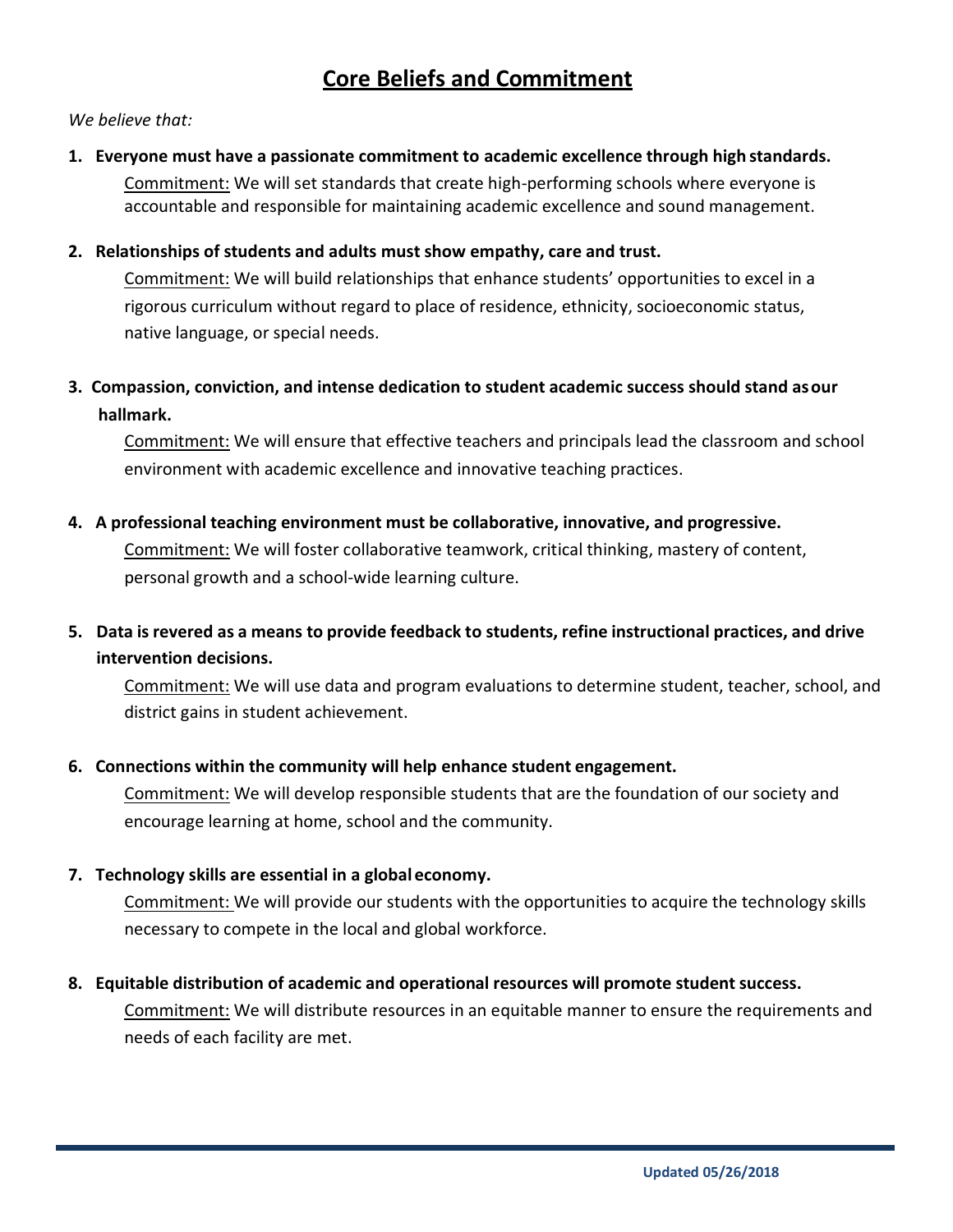### **Goals and Teams**

#### **Goal 1: Advance Academic Achievement for Every Student**

Team Leaders: Suzanne Farrar and Susan Ross Camilla Hudson Kim Edwards Beth Patterson **Balkom (Principal Rep)** Josh Balkom (Principal Rep)

Ginger Littleton (Board Rep)

#### **Goal 2: Integrate Technology into Every Learning Environment**

Team Leaders: Tamra Hogue and Chip Shows Ryan Anderson **Rhonda** Sumpter Kevin Sansbury **Blythe Carpenter (Principal Rep)** 

#### **Goal 3: Employ Effective Teachers and Principals**

| Team Leaders: Shirley Baker and Dawn Capes |                                |
|--------------------------------------------|--------------------------------|
| Leon Faircloth                             | Lisa Churchwell                |
| Alana Simmons                              | Keri Weatherly (Principal Rep) |

### **Goal 4: Ensure Safe, Compassionate, and Respectful Learning Environments**

| Team Leaders: Doug Lee and Sarah Whaler |                               |
|-----------------------------------------|-------------------------------|
| Mike Jones                              | Kav Daniel                    |
| Latriva Varnum                          | Brian Bullock (Principal Rep) |

#### **Goal 5: Empower Family and Community Advocacy**

Team Leaders: Kara Mulkusky and Sharon Michalik Genia Robinson Stacey Legg Tamara Marler **Britt Smith (Principal Rep)** 

#### **Goal 6: Ensure High Quality Support for Schools**

Team Leaders: Denise Kelley and Jacque Webb Cinda Trexler **Lee Walters** Lisa Solots **Amy Harvey (Principal Rep)** 

Strategic Plan Update Chair: Margaret Walters Gamble Data Chair: Sana Wilder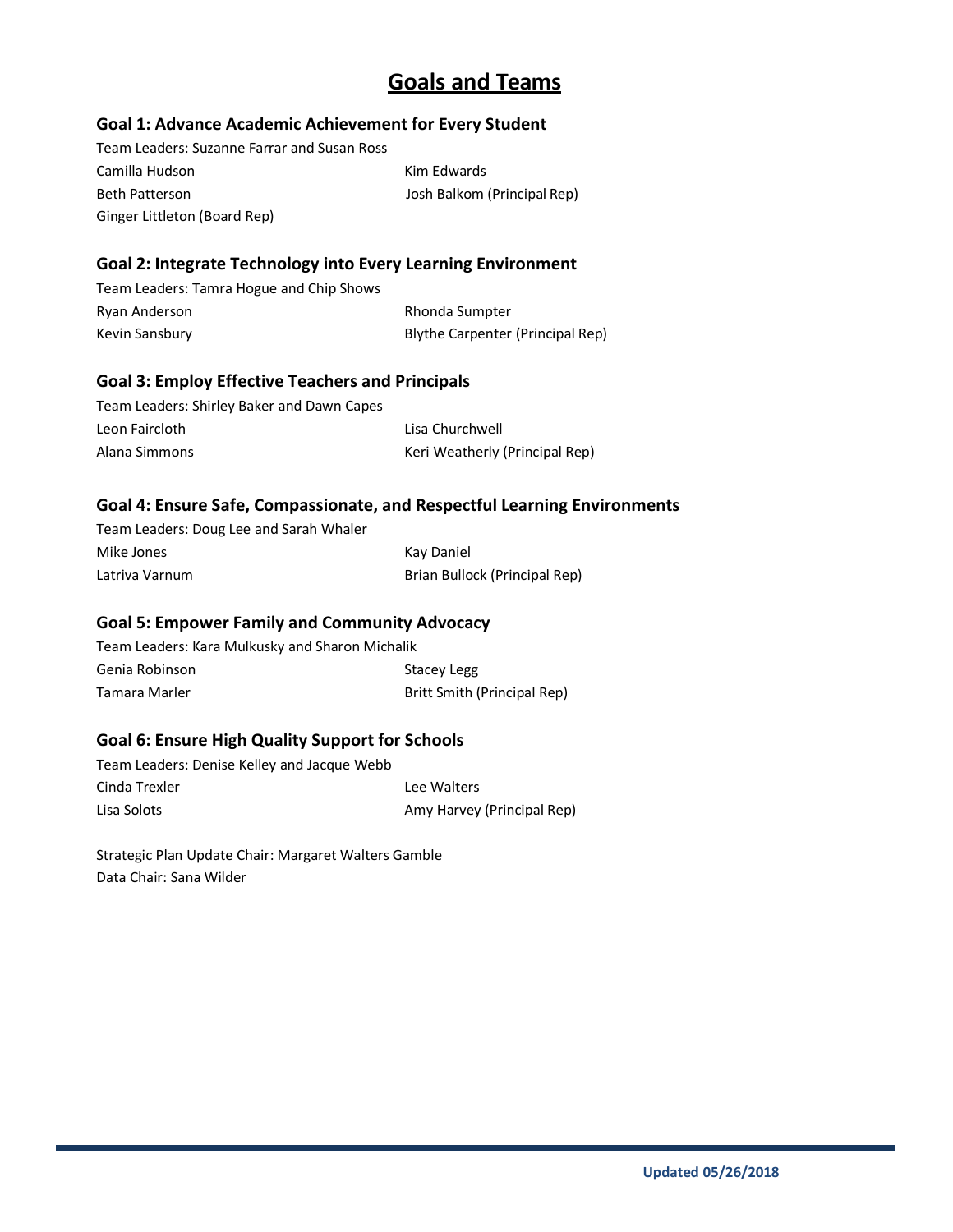### **Goal 1 Advance Academic Achievement forEvery Student**

### *Strategy 1.1 Improve individualstudent performance*



#### **Objective 1.1.A**

Increase the percent of students scoring at or above proficiency on the FSA math and language arts assessments by 5% points over the next 5 years.

#### **Objective 1.1.B**

Provide guidance and support to all schools through the Progressive Learning and Understanding through Support Systems (PLUS2) initiative.



#### **Objective 1.1.C**

Continue the Professional Learning Community (PLC) process in order to provide diagnostic assessments to determine student needs and prescribe interventions which will lead to academic success.

#### **Objective 1.1.D**

Increase the number of students, especially in under-represented groups, who complete high-level academic coursework (Level 3 coursework).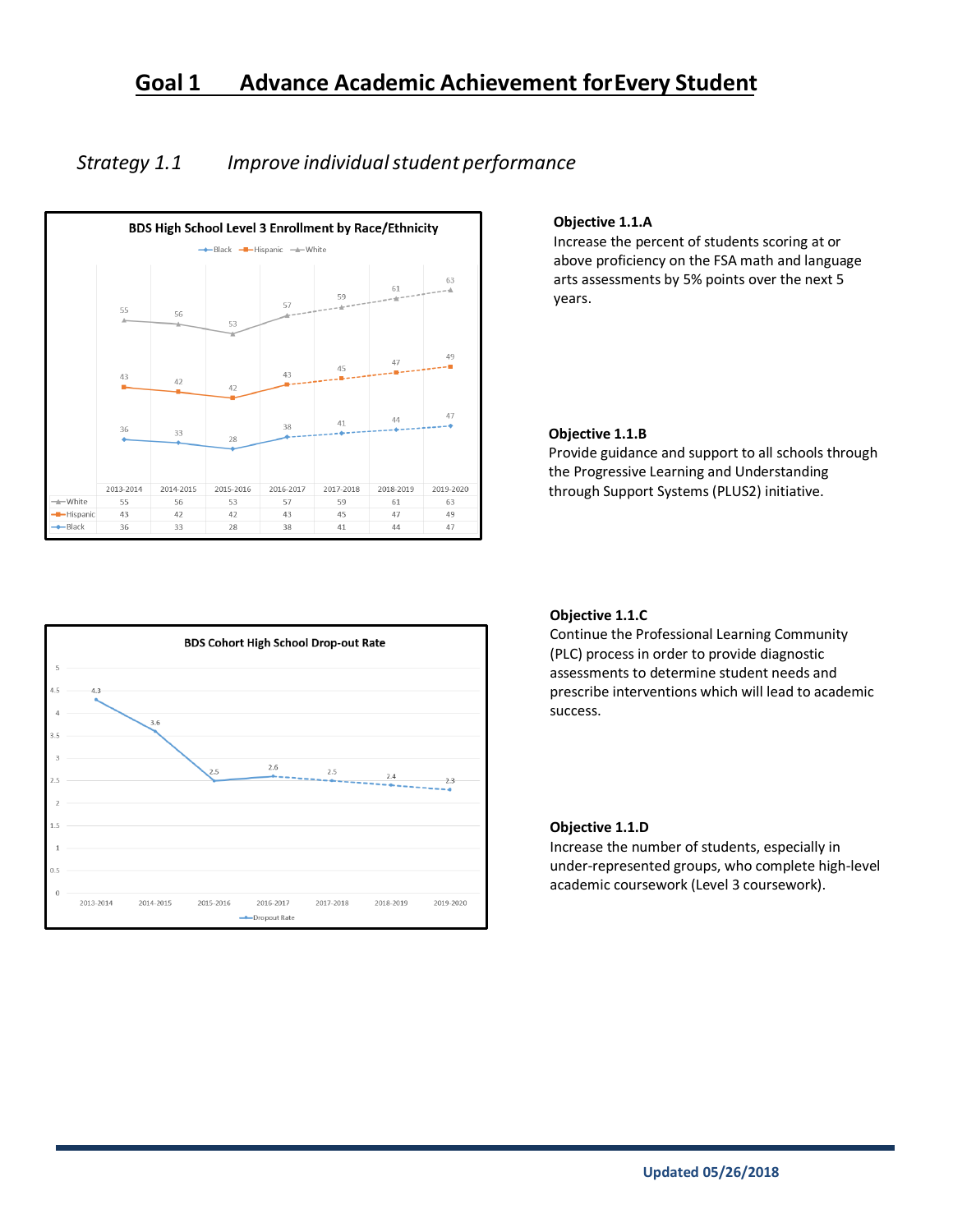

#### **Objective 1.1.E**

Provide assistance, instructional strategies, and mentoring to increase participation and success of under-represented students in FSA proficiency.

#### **Objective 1.1.F**

Provide effective interventions for students in danger of dropping out of school to decrease the dropout rate in

state identified subgroups by 10% over 5 years.



#### **Objective 1.1.G**

Improve kindergarten readiness rates through a community wide focus on early education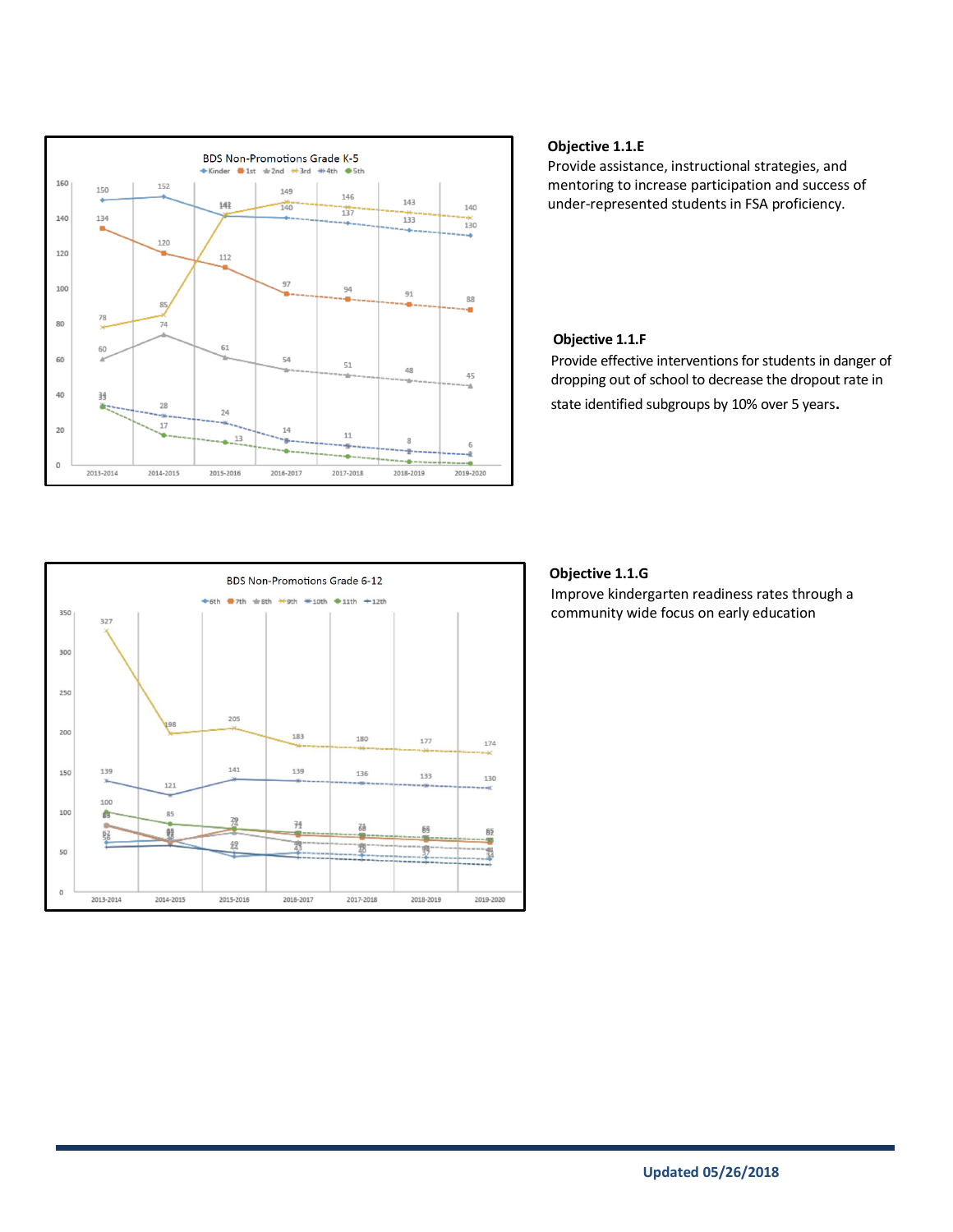





#### **Objective 1.2.A**

Improve the graduation rate by 10% over the next 5 years.

#### **Objective 1.2.B**

Continue to develop and more fully implement career academies based on community need for high-demand and high-wage jobs and increase by 15% the number of industry certifications earned by students over the next 5 years.

#### **Objective 1.2.C**

Enhance career opportunities and counseling (job shadowing, internships, career dual enrollment, etc.) for all students, including post-secondary students and modified programs for Students With Disabilities.

#### **Objective 1.2.D**

Increase enrollment at Haney Technical Center by 30% over 5 years by developing business and community partnerships and other best practices.

#### **Objective 1.2.E**

Participate in Alignment Bay County, Inc. to build stronger coalitions with local workforce and community leaders to strengthen support for students pre-kindergarten through post-secondary education.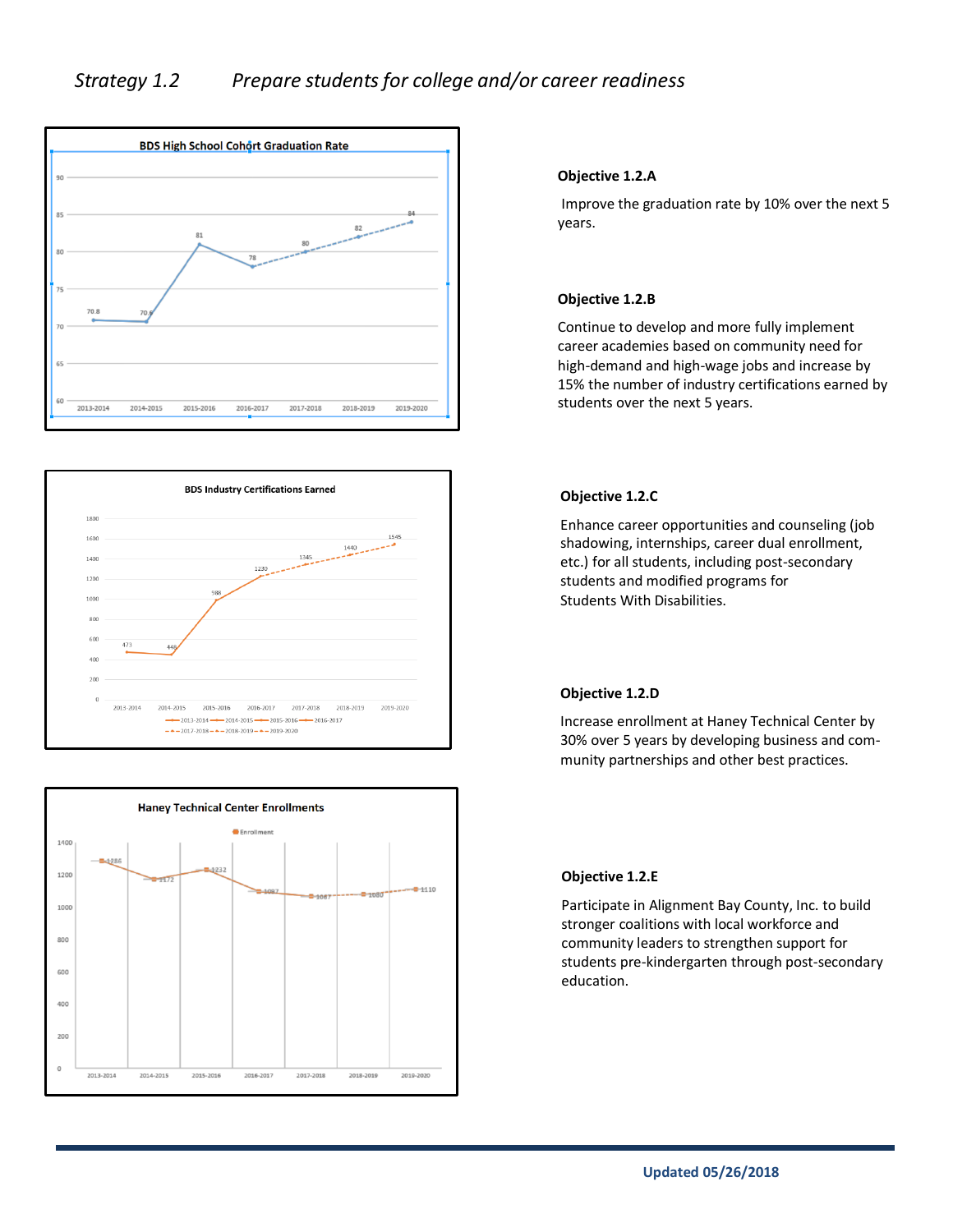### **Goal 2 Integrate Technology into Every Learning Environment**

*Strategy 2.1 Provide all stakeholders with equitable access to data, digital curriculum content, and assessments aligned with current web standards*



#### **Objective 2.1.A**

Develop and implement a district technology plan that maintains up-to-date technology Infrastructure (wireless and wired) and devices.

#### **Objective 2.1.B**

Provide teachers and students with seamless single sign on access to data and digital content.

#### **Objective 2.1.C**

Develop a plan to increase the number of student devices in every classroom.

#### **Objective 2.1.E**

Increase Canvas Learning Management System (LMS) usage for students and teachers.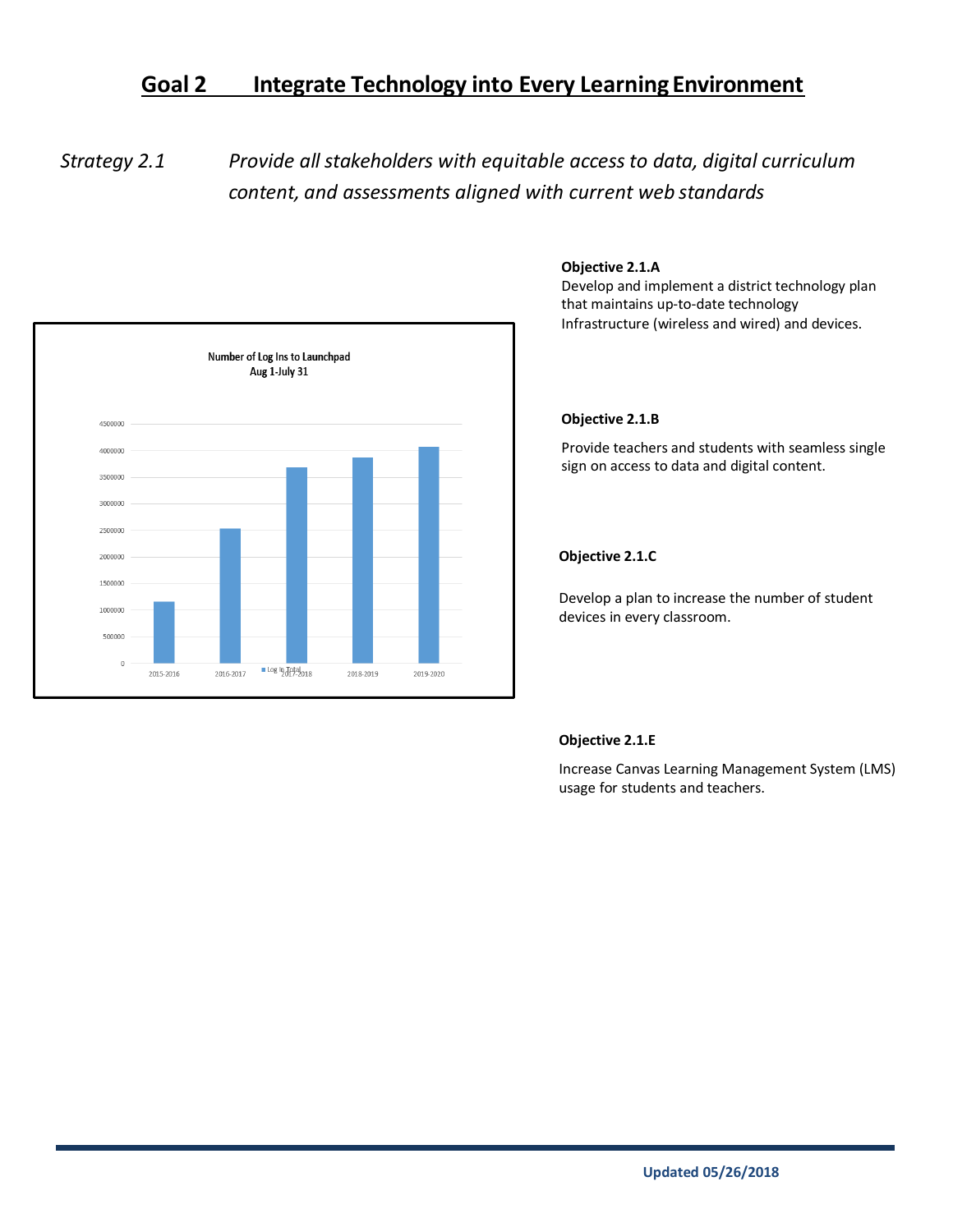### **Goal 3 Employ Effective Teachers and Principals**

### *Strategy 3.1 Recruit and retain administratorsand teacherswhoare EffectiveorHighly Effective*



#### **Objective 3.1.A**

Recruit candidates from accredited colleges and universities.

#### **Objective 3.1.B**

Retain effective or highly effective instructional and administrative staff.

#### **Objective 3.1.C**

Recruit candidates from industry to support education.

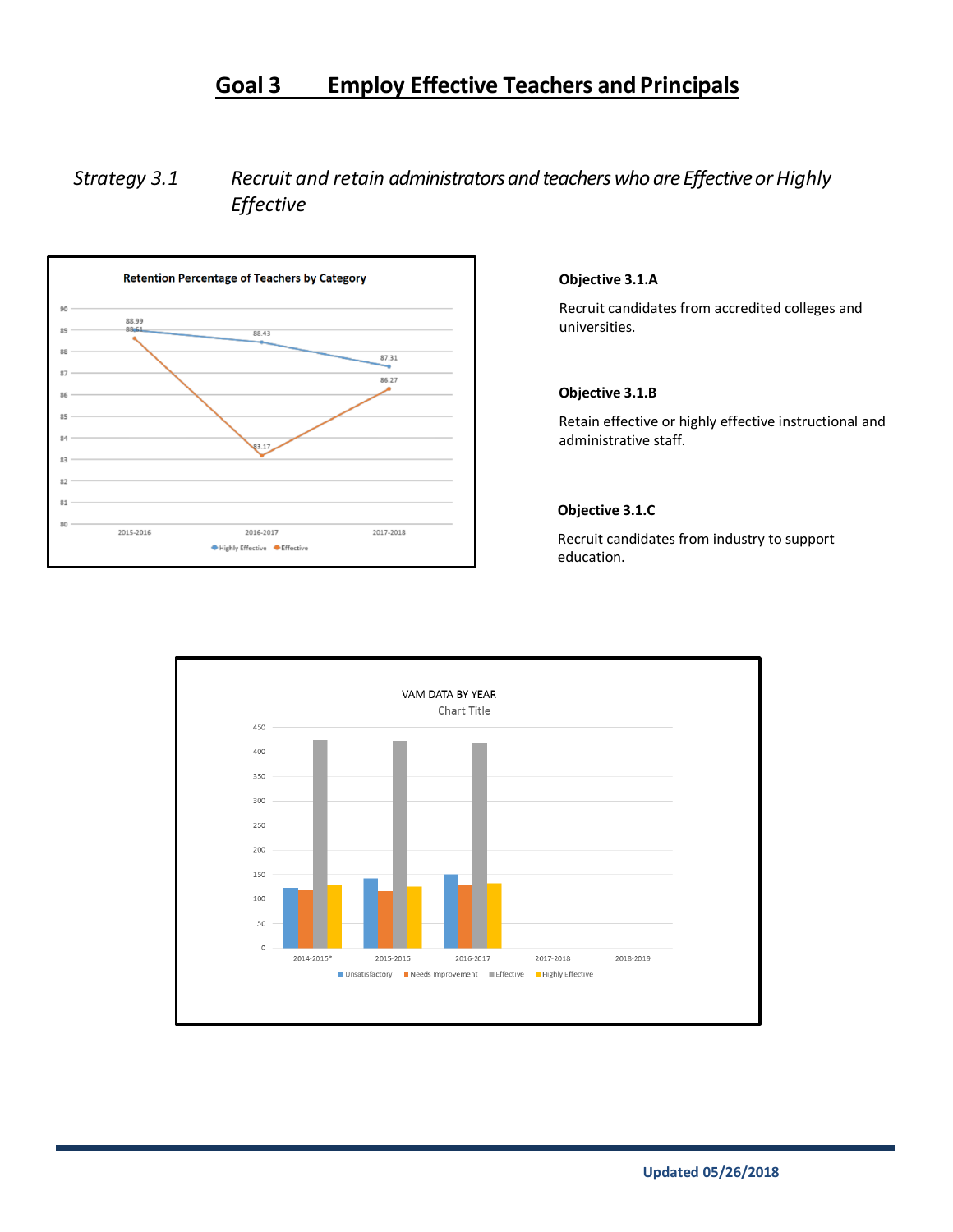### *Strategy 3.2 Develop instructional and administrative staff through highquality professional learning in order to increase student achievement*

#### **Objective 3.2.A**

Provide quality professional development promoting rigorous content learning through acquisition of knowledge and best practices in instruction.

#### **Objective 3.2.B**

Provide evidence-based professional development to promote reflective change in instructional best practices within the context of the employee's position.

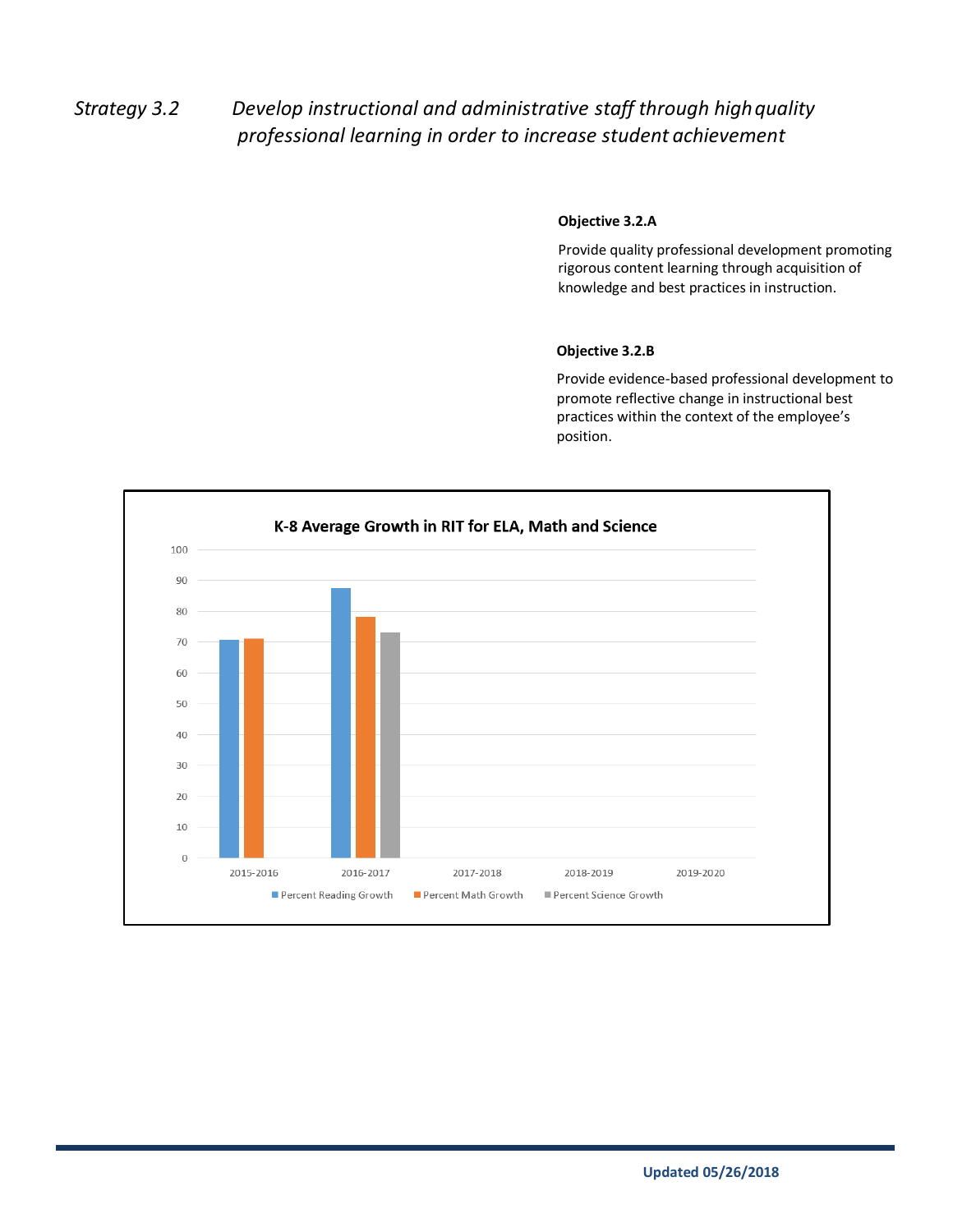### **Goal 4 Ensure Safe, Compassionate, and Respectful Learning Environment**

#### *Strategy 4.1 Increase law enforcement at the elementary school level*

**Objective 4.1.A Objective 4.1.B**

Increase law enforcement presence to ensure that Decrease by 30% negative student behavior a safe environment exists at the elementary level. Incidents using the SRD to build positive

relationships with students district-wide by 2020.

### *Strategy 4.2 Build positive, compassionate learning environments*

**Objective 4.2.A Objective 4.2.B**

Implement and utilize Positive Behavior Support Continue annual bullying training and professional initiatives using school and district staff to decrease development to diffuse bullying, thus resulting SESIR incidents 30% by 2020. In a 15% positive increase as measured by the

School climate survey by 2020.

### *Strategy 4.3 Heighten safety measures at all district properties*

#### **Objective 4.3.A**

**Objective 4.3.B**

Continue training and updates to policy manuals yearly at every worksite ensuring appropriate responses to crises for all employees.

Continue evaluating areas of access and increase surveillance and security (locked gates) by 2020.

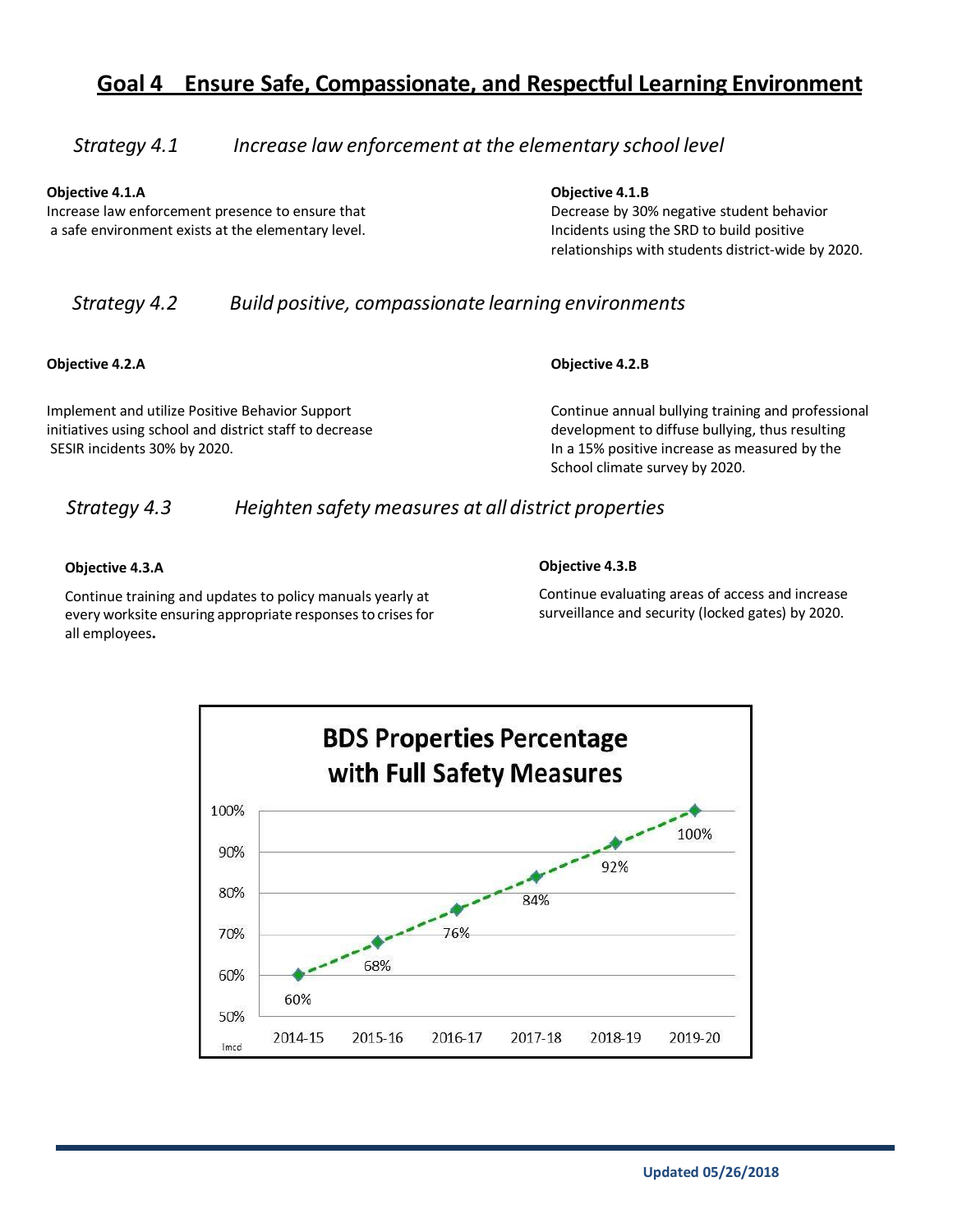### **Goal 5 Empower Family and CommunityAdvocacy**

### *Strategy 5.1 Fosterstrong parent/family and schoolrelationships*



### *Strategy 5.2 Strengthen civic involvement in Bay District Schools to improve student outcomes*

#### **Objective 5.2.A**

Strengthen community participation within schools as a means to increase student attendance.

#### **Objective 5.2.B**

Strengthen community participation within the district as a means to increase the grade-level progression rate.